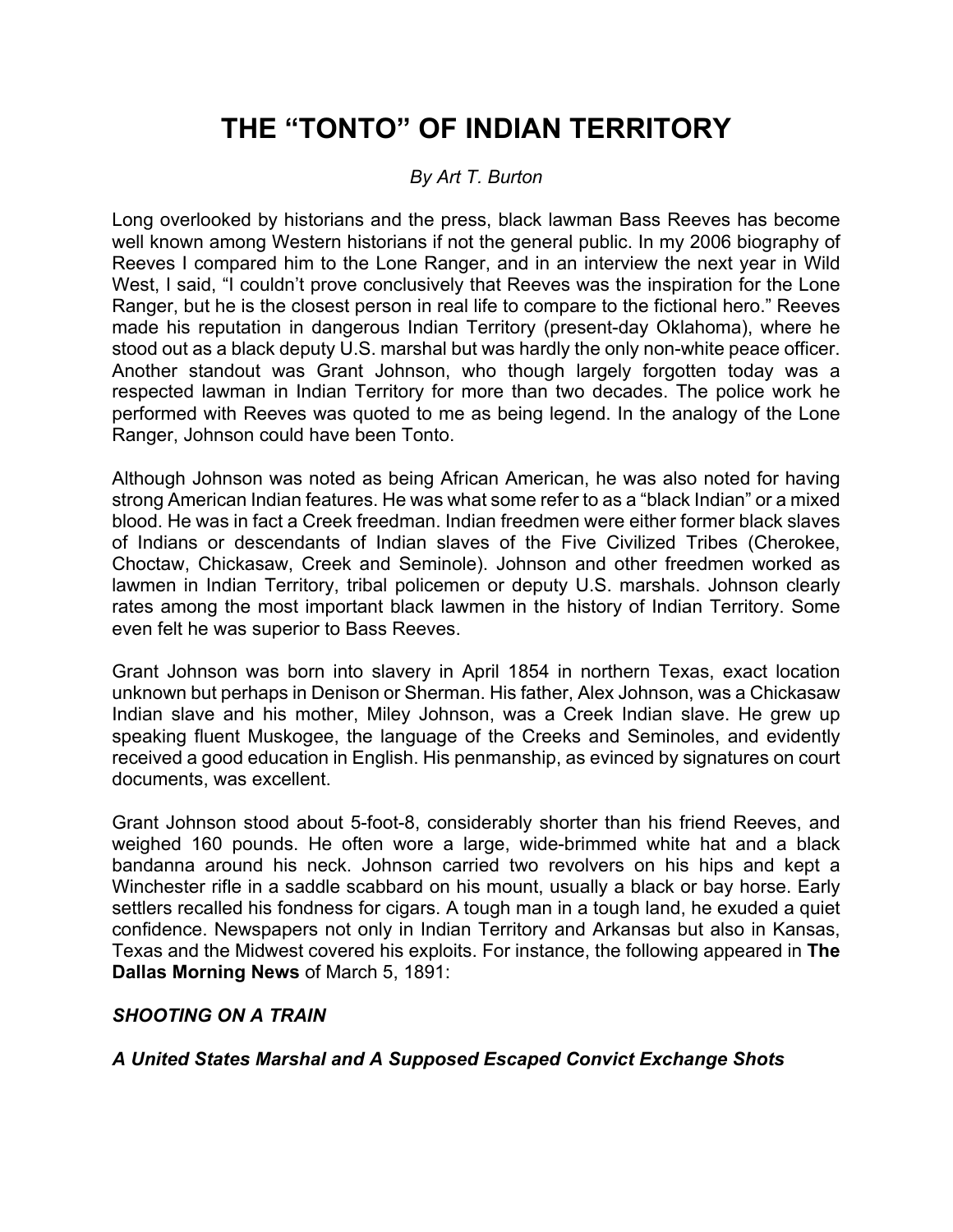*DENISON, Tex., March 4—...Quite an exciting shooting scrape occurred last night on Missouri, Kansas & Texas passenger train No. 3, southbound, near Checotah, I.T. From one of the trainmen The News correspondent gathered the following:* 

*When the train stopped at Checotah, a rough-looking man with a broad, white hat passed into the second-class coach and took a seat near the stove. United States Deputy Marshal Grant Johnson, who got on the train at Muskogee, thought he identified the man as one he arrested several months ago on a charge of murder and had made his escape while in route to Fort Smith, so, passing down the aisle by the side of the new passenger, he stopped at the door and then passed into the next coach. He was then convinced that the new passenger was the man wanted. Johnson examined his pistol and opened the door to return to the second-class coach but was met on the platform by the stranger, who immediately opened fire. The marshal drew his pistol and returned the salute. The train was making...about 30 miles an hour, and the balls from the desperado's pistol flew wide of their mark and were buried in the end of the firstclass passenger coach. During the shooting the escaped murderer jumped from the train, and whether or not he was wounded is not known. In all eight shots were fired. Quite a panic prevailed throughout the train as it was supposed it had been attacked by robbers.* 

A 1901 article in the Indian Journal of Eufaula in the Creek Nation said Johnson had held a deputy U.S. marshal's commission for 14 years—which means he would have entered federal service in 1887. Early on he could have worked as a posseman for other deputy marshals. He doesn't show up in the newspapers, bringing in felons to the Fort Smith, Ark., court of Isaac C. "Hanging Judge" Parker, until 1890. His last commission from Parker's court was in July 1896. The judge described Johnson as one of the best deputy marshals he had worked with or known in Indian Territory.

Johnson had a home in Eufaula. Before the Civil War the most important Creek settlement in the area was at North Fork Town. After the war the Missouri, Kansas & Texas Railroad built a line through Indian Territory, and most of North Fork Town's citizens moved three miles west to Eufaula, which was on the line. Eufaula residents John H. Hubble, C.E. Foley and Lizzie Gibson, all interviewed in the late 1930s, said Deputy U.S. Marshal Johnson was the only law officer in the area during the town's formative years. James M. Calhoun said, "Grant Johnson, a mulatto, of Eufaula, was the best marshal they ever had."

The same quick-thinking Johnson needed to get his man and stay alive in Indian Territory was on display at one of Eufaula's Emancipation Day celebrations. The Indian freedmen always held two picnics, one at each end of town, and Johnson could not possibly be in both places at the same time to keep the peace. But he did own two horses, a black one and a white one. Early on the holiday he tied one horse to a tree in full view of the crowd at one end of town. When the festivities began later in the day, Johnson rode to the other end of town and mingled with the crowd. The people who saw his horse back at the opposite end assumed he was somewhere in the crowd and decided they best stay out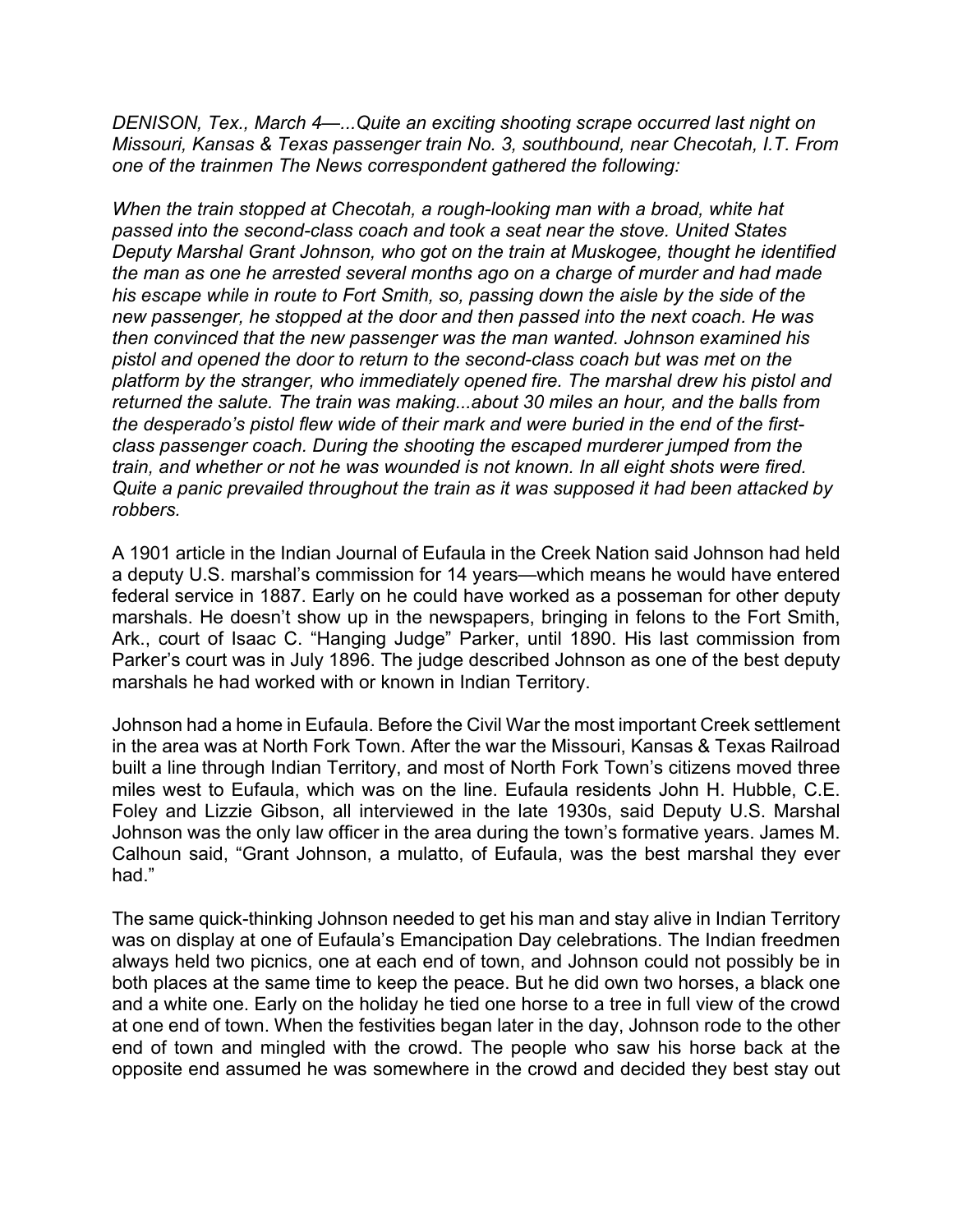of trouble. It turned out to be one of the quietest Emancipation Day celebrations Eufaula ever witnessed.

In an interview early settler Nancy E. Pruitt speculated on why the federal government had decided to hire dark-skinned men to uphold the law in the area. "Bass Reeves and Grant Johnson were colored officers," she said. "They could talk Creek, and the Creeks liked Negroes better than they did whites, [which] I suppose is the reason they had colored officers." The lawmen's actions earned them widespread respect. W.R. Mulkey, an early Cherokee resident of the territory, said in a 1938 interview, "Bass Reeves [colored], Grant Johnson [colored] never used devious means for arrest."

On September 24, 1892, a white woman named Mattie Bittle wrote Bass Reeves a letter, rife with misspellings, complaining about her husband:

#### *Mr. Bass Reeves sir*

*I though I would write a few lines to you. I never never can get to see you. I want you to come soon as you can get here. My husband on the first Sunday in August beat me all most to death. I was real sick I wanted him to go for a doctor he said I need no doctor I was able to work as he was I said I wished he had stade in the penitintry he got a stick and beat me I don't think I can get over it they hindred him as he would killed me he is in Redfork I gess* 

#### *Mrs. Matie Bittle*

Deputy Marshal Reeves was not able to investigate the case, but his friend and colleague Johnson stepped in for him. On October 9 Johnson requested a warrant for George Bittle on a charge of assault and battery with intent to kill. In the request Johnson stated Mrs. Bittle was in bed at William Arnold's house and was not expected to live. The request was denied, with no reason given. After Mattie Bittle died, Johnson repeated his request to officials at Fort Smith. This time he got his warrant, and he arrested George Bittle on October 16, 1892, at Red Fork in the Creek Nation. The outcome of the case does not appear in the federal criminal file.

The next year Johnson dealt with rustlers, as reported in **The Dallas Morning News** of January 6, 1893:

# *CATTLE STEALING MYSTERY CLEARED*

*KANSAS CITY, Jan. 5—Two arrests made here are expected to clear up the mystery of huge cattle thefts in the Creek nation. W.H. Heath and his son, G.W. Heath, were arrested on a warrant charging them with stealing 31 head of cattle from the range near Checotah and shipping them here. Last night Deputy United States Marshal Grant Johnson of Eufaula, I.T., arrived with a United States warrant sworn out by T.W. Turk, a well known ranchman, and says eight other arrests are to follow. Turk says the Heaths have been at the head of a gang which are engaged in running cattle off the ranges.*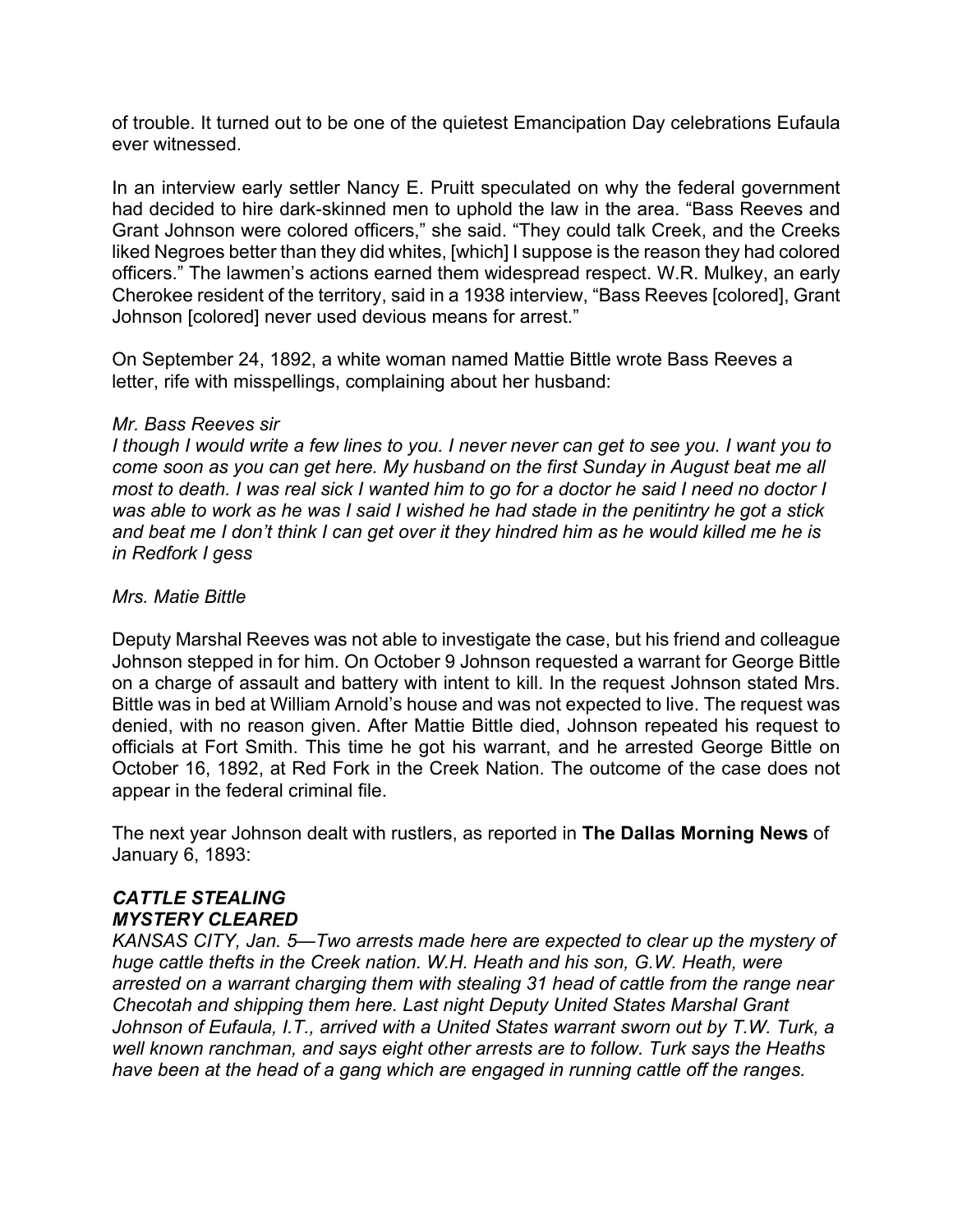Three months later, on April 17, 1893, **The Emporia Daily Gazette** in Kansas discussed Johnson's police work:

## *CRIMES IN THE TERRITORY Meat Thieves Captured*

*EUFAULA, Ind. Ter., April 17—For the past six weeks the meat thief has been living high in Eufaula. During this length of time he has made away with about 500 pounds in all, and is seemed almost impossible to catch him. Last night he got into Marion Horn's smokehouse and relieved him of about 200 pounds and departed without even leaving his card. Mr. Horn reported his loss to Deputy Marshal Grant Johnson, and he immediately went in search of him. Late evening he came in with Bill and Ned Yates, brothers, charged with the offense. He has strong evidence against them and will at once take them to Fort Smith.* 

In July 1893, Johnson made an important arrest in a case that also involved Reeves. Back in October 1890 in Harrison, Ark., Abner Brassfield, a white man, killed Justice of the Peace William Ham and was later convicted of the crime. While his case was under appeal, Brassfield escaped into Indian Territory, where three years later Johnson, Reeves and posseman Andy Deering arrested him at a dance in Brooken, Creek Nation. But the next day, while Johnson and Reeves were at breakfast, Brassfield, with the help of family members, got away from Deering. **The Dallas Morning News** reported on July 22, 1893:

# *SHOT HIMSELF FREE*

*EUFAULA, I.T., July 21—At 8 o'clock quite a flurry of excitement was caused by rapid shots in the eastern part of town. The cause was soon found to be the escape of Abner Brasfield [sic]. He escaped from the authorities and officers of Arkansas after having been convicted and sentenced to 21 years imprisonment for murder. The officers arrested him night before last at Brooken, surprising him completely. Deputy Grant Johnson caught him around the arms and waist and carried him from the building. His friends followed to Eufaula, and his father, it is alleged, gave him a pistol. His father was immediately placed in irons and A.B. Brasfield was also arrested, charged with aiding the escape. Some 10 or 12 shots were fired, but no one was hurt.* 

Abner Brassfield eventually turned himself in and, after doing time in prison, returned to Eufaula and served as an assistant to Johnson.

Another interesting case came in 1895, involving another white man, Wade Chamberlee, who had been originally arrested for harboring outlaws involved in a train robbery at Blackstone Switch. Chamberlee had been arraigned at the federal court in Muskogee but released after a preliminary hearing. On hearing new evidence, a grand jury indicted him on February 11, 1895. The next day Chamberlee rode into town and spoke with Johnson, neither man being aware of the indictment. Later Deputy U.S. Marshal George Lawson sought out Chamberlee, to rearrest him, and asked Johnson if knew the man well enough to point him out. After a good laugh over the incident, the two deputies arrested Chamberlee while he was in one of Muskogee's finest establishments.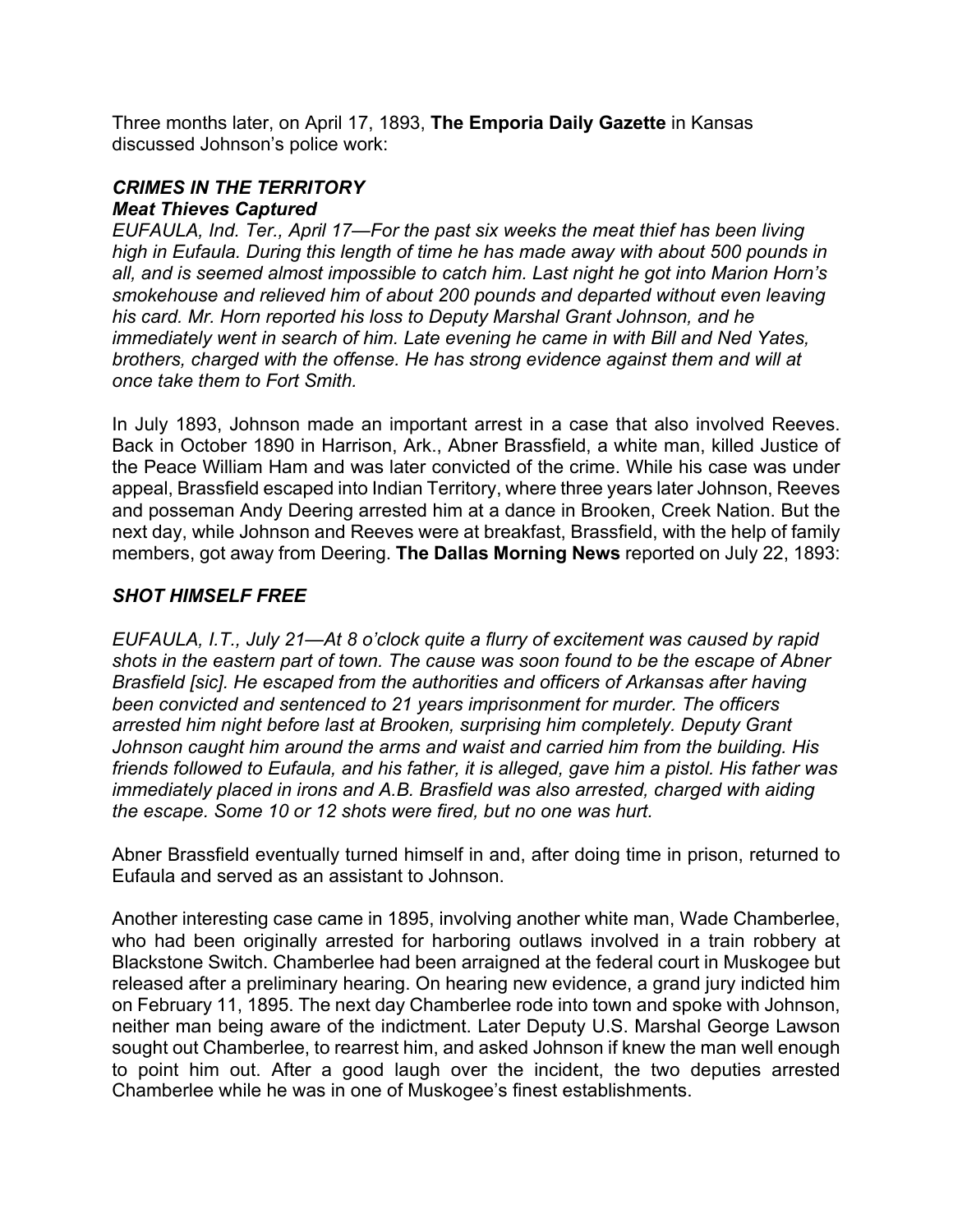That June, Johnson may have killed his first man in the line of duty. "Deputy Marshal Grant Johnson killed a whiskey peddler near Eufaula on Monday," reported the June 7, 1895, Fort Smith Elevator. "He ran on to three of them when they made fight, killing one and capturing the other two." (It is uncertain whether the outlaw Johnson had shot in 1891 on the Missouri, Kansas & Texas train died or not.) In July, according to The Kansas City Times, Johnson went to "the famous criminal hiding place known as Younger Bend in the Cherokee Nation" and captured a man named John Moore, who was charged with assaulting his wife. Younger Bend had gained notoriety through an earlier resident—Belle Starr, "Queen of the Oklahoma Outlaws." Also in July, Johnson arrested Israel Carr, a young Creek who more than a year earlier had killed a white man, William Conway, near Okmulgee. That October, Johnson brought into custody a man named Jonah Bristow, who lived near Eufaula and had whipped his own son to death.

In 1889–90 the United States established federal courts in Indian Territory at Muskogee, Ardmore and McAlester with limited jurisdiction, while Fort Smith in adjacent Arkansas held on to capital cases. By 1896 the Fort Smith court no longer had jurisdiction in Indian Territory, and the three new courts assumed those federal powers. Judge Parker died that year, and the government transferred many of his former deputies to the new Indian Territory courts. "A petition has been circulated in Eufaula and sent to Marshal [S. Morton] Rutherford requesting that Grant Johnson be made an officer of the Muskogee court with headquarters at Eufaula," the Muskogee Phoenix reported in September. Indeed, the transfer happened soon after, and Johnson was headquartered at Eufaula for the duration of his federal service. He worked under U.S. Marshal Rutherford and later U.S. Marshal Leo Bennett, both headquartered at Muskogee.

Johnson's duties included trying to maintain order at traditional Indian ball games, which were popular but not always peaceful pastimes in the Creek Nation. On September 7, 1899, the **Muskogee Phoenix** ran this report from the **Checotah Enquirer**:

*The big Indian ball game that was advertised to come off last Wednesday between the Eufaula and Okmulgee 'towns' resulted in a free-for-all fight between the two teams, and the game was declared off. When the ball was first tossed up, the scrapping began and continued for two or three minutes, when Deputy Marshal Grant Johnson, of Eufaula, got among them and caused them to scatter by shooting in the ground.* 

On June 11, 1900, according to the next day's Dallas Morning News, Johnson brought in from Proctor, west of Eufaula, a young Creek charged with murdering his fiancée earlier that month. That fall the Muskogee Phoenix reported Johnson brought three men to Muskogee to be tried for "attempt at train wrecking" on the Missouri, Kansas & Texas line.

Among the best-known gunfights in which Johnson participated took place on Christmas Day 1900 in Eufaula. Early resident J.S. "Shorty" Brown told of the incident (but gave the wrong date) in a 1938 interview:

*"John Tiger, a Creek Indian, came to town one day in 1899. He was very drunk, and his wife had to drive the team part of the way. Upon reaching Eufaula, John stopped in front*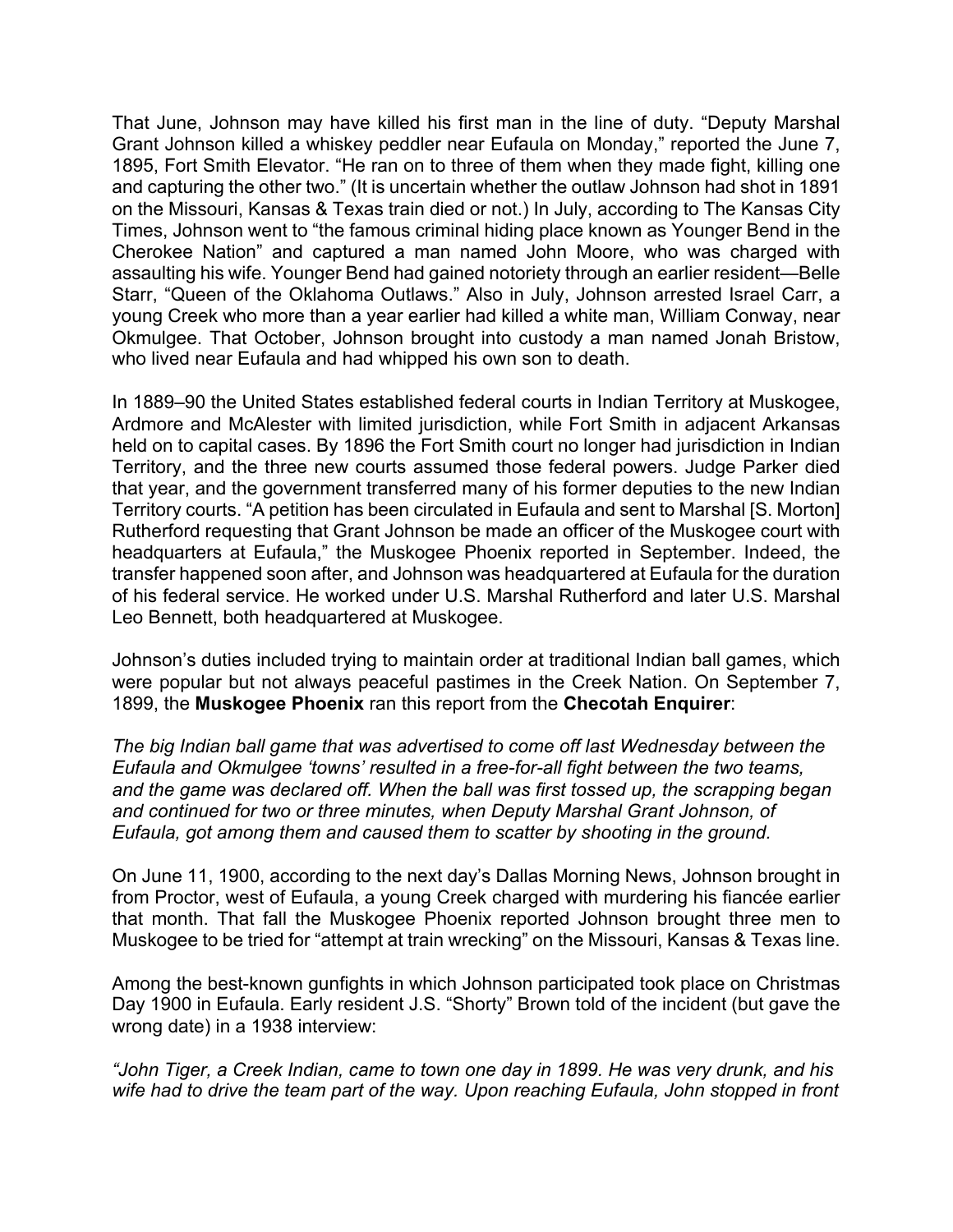*of a small restaurant. He had two guns, a Winchester, the other a six-shooter, and being too drunk to know what he was doing, he picked up his guns and began firing at the people on the street. Before the "law" could stop him, he had killed three men, and there was a small boy some distance from him who had some of his waist buttons shot from his pants. Tiger saw the United States Marshal, Grant Johnson, who was a Negro, coming and knew that his game was up, so he ran for a short distance, then stumbled over a low fence. He then started firing with his six-shooter at the marshal. There were two large trees between John Tiger and Grant Johnson, and each one took to a tree for protection. While fighting, the bullets could be heard hitting the trees. The marshal shot Tiger in the arm and captured him. The people in Eufaula were in a panic and wanted to string John Tiger up, but Mr. Foley quieted the mob and prevented them from lynching John Tiger."* 

Eufaula's citizens hailed Johnson for his swift action. The **Indian Journal** reported on January 25, 1901:

*The people of Eufaula made a purse a few days since and sent it to Grant Johnson as a mark of their appreciation of the prompt and courageous manner in which he arrested John Tiger on Christmas Day and also for his effective work in preserving the public peace during the excitement that followed the lamentable occurrences of that day. A man cannot be paid cash for this kind of work. Duty is all that prompts a man under such circumstances. This present to Grant is not, therefore, a reward but a mark of appreciation of duty well done, the reward for which is only the sense of duty well done.* 

On September 6, 1901, the same newspaper reported Johnson had killed another man in the line of duty. A recent quarrel between two Eufaula black men, Frank Wilson and Wade Smith, had led to Wilson firing two errant shots at the fleeing Smith. Wilson then fled himself, but Johnson gave chase on horseback. The marshal called for Wilson to stop and fired his revolver in the air for emphasis, but Wilson said he would rather die than surrender and leveled his pistol at Johnson. The marshal fired first, hitting Wilson in the belly. Smith reappeared with a shotgun and would have shot the wounded Wilson again, but Johnson intervened. Despite good medical attention, Wilson died the next day.

Grant Johnson also had a role in the 1901 Crazy Snake Uprising. Disgruntled Creeks full bloods of the Snake faction as well as freedmen, led by the charismatic Chitto Harjo ("Crazy Snake")—sought to resurrect the sovereignty of the Creek Nation. The Snakes elected a principal chief and set up a new government. They began whipping the Creeks who willingly took land allotments, employed whites or rented land to outsiders, and that prompted the federal government to intercede. Evidently Johnson had to arrest Harjo and followers several times. On January 28, 1901, the Daily Herald of Delphos, Ohio, reported on one such instance in which Johnson, assisted by posseman Bunnie McIntosh, stormed a hostile Creek camp near Henrietta and made off with Harjo. "The capture of the central figure of the uprising and the show of force which the troops will make will likely put an end to the threatened outbreak," suggested the newspaper. But tensions between the Snakes and the U.S. government continued. The Indian Journal of February 28, 1902,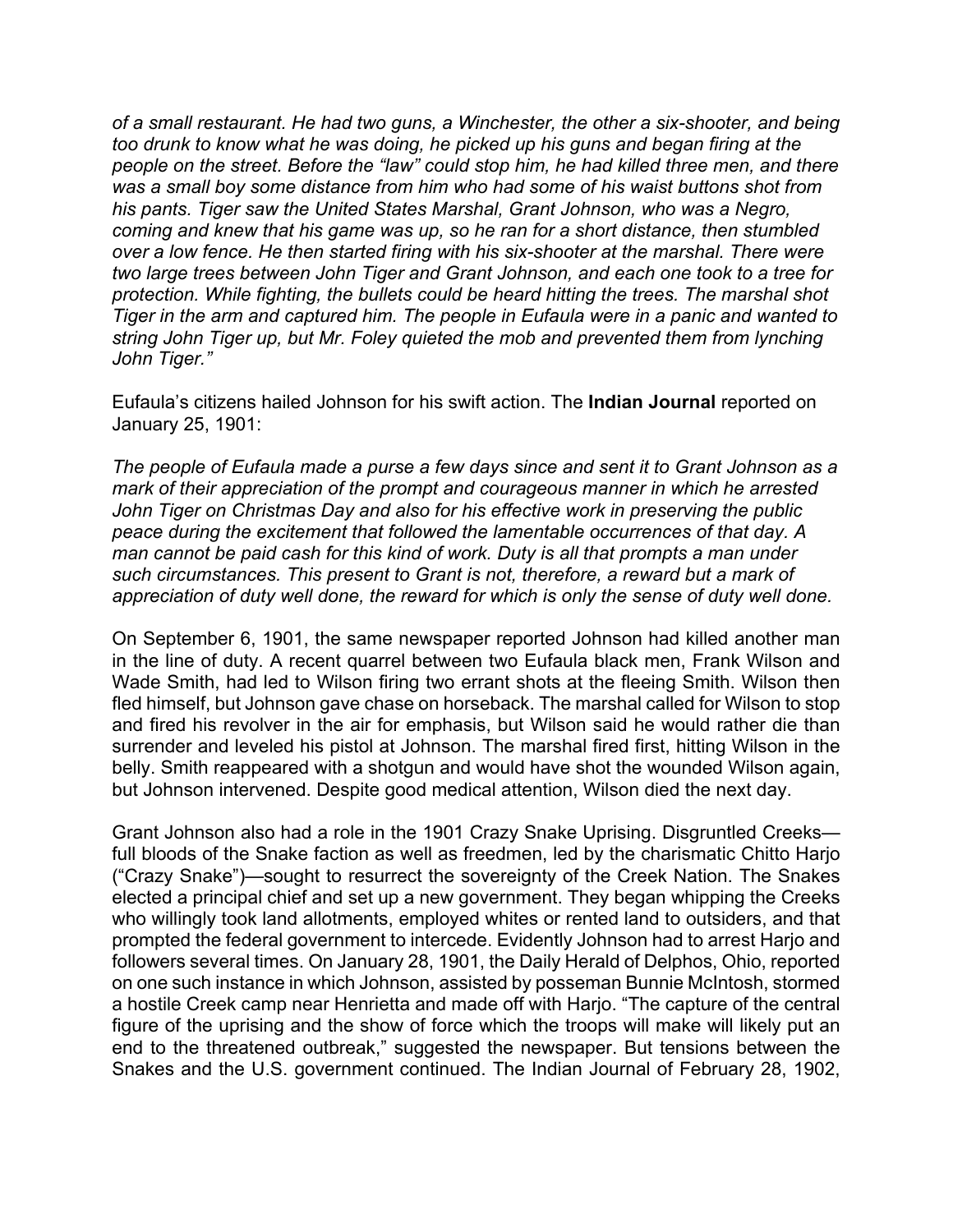reported that Johnson led a posse that again captured Harjo, as well as 11 of his followers, without any resistance.

At year's end 1904, Johnson pulled off another notable capture with the aid of Deputy U.S. Marshal J.F. "Bud" Ledbetter. The duo was among hundreds of deputies looking for the Indian outlaws Jim Tiger and Peter Fish, who in November had killed Deputy U.S. Marshal Ed Fink when he tried to stop them from transporting bootleg whiskey into Indian Territory. Tiger had relatives in Eufaula, all full-blood Snake Indians, which made Ledbetter believe the pair had doubled back east toward that town or some hideout near the nexus of the Deep Fork and South Canadian rivers. With horse and saddle Ledbetter took the train from Muskogee to Eufaula, where he picked up Johnson. The two lawmen searched the area trails and at Mellette, 15 miles east of Eufaula, arrested Tiger and Fish without resistance.

In July 1905, Johnson tracked down a murderer named Jonas McIntosh and then shot him dead when the outlaw resisted arrest. Meanwhile, Johnson and Ledbetter continued to work well together, with Johnson taking care of things in Eufaula and Ledbetter handling crime in the Muskogee area. Something of a rift developed in February 1906, however, when their boss, Marshal Bennett, sent Ledbetter to Eufaula to do something about light alcoholic drinks being sold illegally in drugstores and gambling dives there. Johnson resented Ledbetter "invading" his territory, and that same night he raided four craps games and arrested a dozen men in Muskogee, Ledbetter's turf.

Ledbetter disregarded Johnson's action, but on February 9, 1906, Bennett told Johnson he would not be reappointed as a deputy U.S. marshal. It was a blow to Johnson, who took pride in his distinguished record over nearly 20 years as a federal lawman. He then became a police officer in Eufaula's black community and lived there until his death on April 9, 1927. "Johnson, although a Negro, was a fearless, courageous officer and had many friends both among the colored and white citizens of the state," the **Indian Journal** noted in its April 14th edition. "He made a record in the early days of the Indian country and will go down in history as one of the best peace officers this section of the state ever had. He was buried [at Evergreen Cemetery] here Wednesday." More glowing words came on April 16 :

*"The death of Grant Johnson brings my mind back 40 years ago when Grant was on the force. Grant was a Negro, but being a marshal did not give him the big head. He was brave, yet he was kind to his prisoners. He was on the force in the day of Belle Starr. When Younger Bend was the suburbs of hell, Grant would go in the Bend and hunt for outlaws. Without a doubt he was the best Negro that was ever on the force. Bass Reeves did a lot of service, but after all this he was mean to his men. Grant Johnson ranks first of the old U.S. Marshals of the Negro race. Oklahoma Negroes should study his record as officer and citizen."* 

Grant Johnson was unquestionably one of the best lawmen of the Fort Smith federal court. But rating him better than Bass Reeves is a stretch. Nobody trying to uphold justice